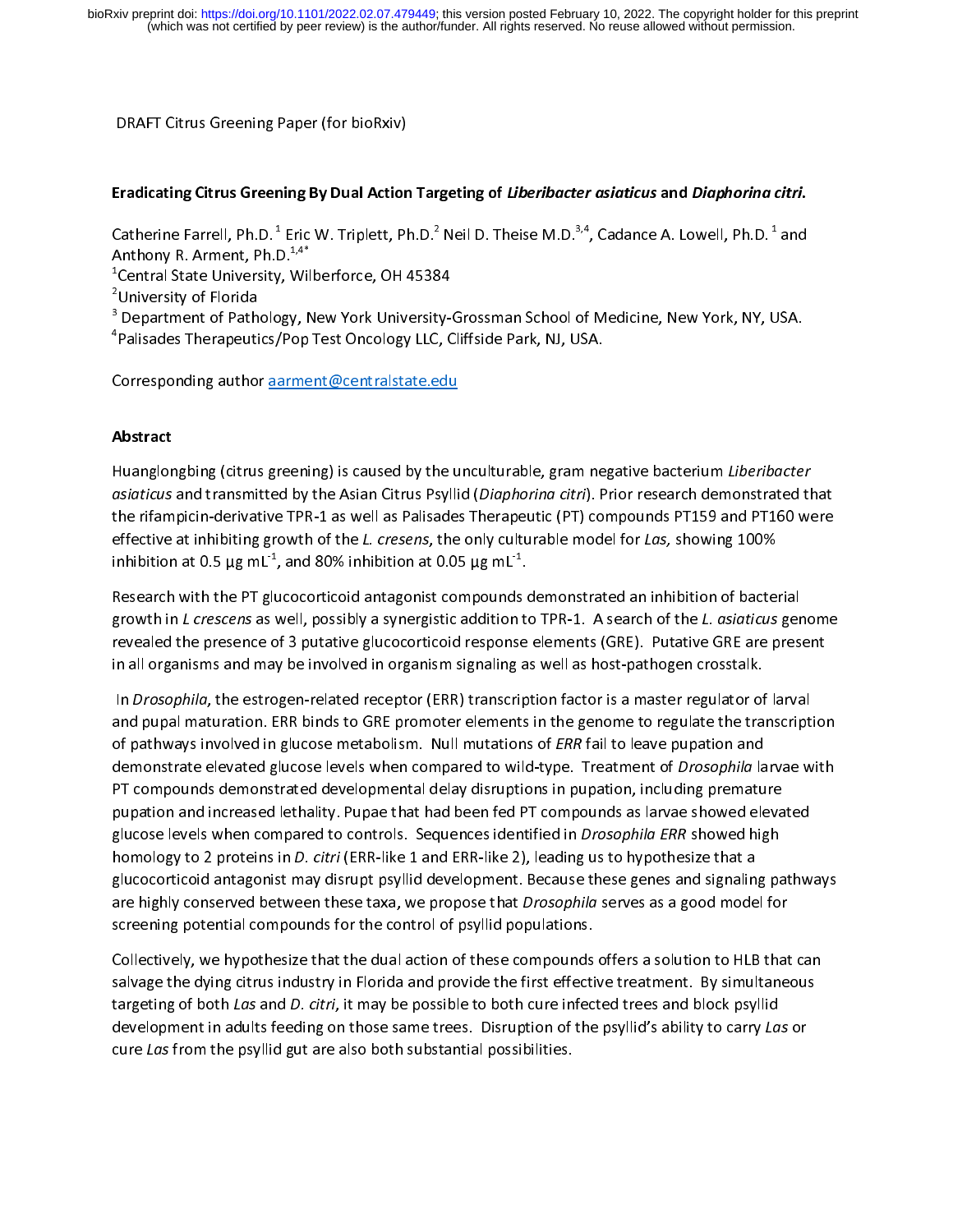Keywords<br>Citrus greening, HLB, Huanglongbing, psyllid, antibiotic, dual-action<br>Abbreviations

Liberibacter asiaticus (Las), Liberibacter crescens (Lc), Palisades Therapeutics (PT), estrogen-related  $\frac{1}{1}$ receptor (ERR), glucocorticoid response elements (GREs) Liberibacter asiaticus (Las), Liberibacter crescens (Lc), Palisades Therapeutics (PT), estrogen-related<br>receptor (ERR), glucocorticoid response elements (GREs)<br>Introduction

# Introduction

Citrus is one of the top specialty crops in the United States (U.S.), making up a third of bearing area and  $\frac{1}{\epsilon}$ accounting for 16% total value in U.S. fruit production (Li et al., 2020). Florida has traditionally been the<br>largest orange and orange juice producer and has been most heavily impacted by Huanglongbing (HLB<br>or citrus gree largest orange and orange juice producer and has been most heavily impacted by Huanglongbing (HLB or citrus greening). HLB causes economic loss, because it affects both annual fruit quality and yield in addition to long te addition to long term damage to the health of the tree. Trees infected with HLB typically can become addition to long term damage to the health of the tree. Trees infected with HLB typically can become<br>unproductive in as few as 2-5 years, reducing an average 50-year lifespan to 7-10 years (Li et al., 2020)<br>Estimated damag and to long term damage to different of the health of the tree interest in the left of pleans (Li et al., 2020)<br>Lestimated damages over the last 5-years are at \$1 billion dollars per year, including a loss of 5000 jobs<br>ann unproductive in as few as 2-5 years, reducing an average 19 years parally. The interpent of the United Section<br>Estimated damages over the last 5-years are at \$1 billion dollars per year, including a loss of 5000 jobs<br>annua annually. Grove-bearing areas have declined by an estimated 30% since 2005 with an estimated 74%<br>reduction in production (Court et al., 2017). HLB damage shifted the top citrus producer in 2016 from<br>Florida to California. annually. The reasoning areas have declined by an estimated settember of the annual seminated rate<br>reduction in production (Court et al., 2017). HLB damage shifted the top citrus producer in 2016 from<br>Florida to California

Florida to California. To date, no effective treatment or cure has been successfully employed.<br>HLB is caused by the unculturable, fastidious, gram negative, obligate bacteria *Liberibacter asiaticus*<br>(Gottwald, 2010). *Lib* HLB is caused by the unculturable, fastidious, gram negative, obligate bacteria *Liberibacter asid*<br>(Gottwald, 2010). *Liberibacter spp. are phloem-limited and have been designated into three sp*<br>based upon DNA and morphol HEB is caused by the unculturable, fastidious, gram negative, obligate bacteria Eberbacter asiaticus<br>(Gottwald, 2010). *Liberibacter* spp. are phloem-limited and have been designated into three species<br>based upon DNA and m (Gottwald, 2010). *Libeributter spp.* are phloem-limited and have been designated into three species<br>based upon DNA and morphological analyses: *L. asiaticus (Las), L. africanus (Laf)* and *L. americanus*<br>(*Lam*). Transmis based upon DNA and morphological analyses. *L. ustaticus (Lus), L. ufficultus (Luff* and *L. uffercentus*<br>(Lam). Transmission of these pathogens occurs through the feeding of parasitic psyllids. Las and La<br>are transmitted (Lam). Transmission of these pathogens occurs through the reeding of parasitic psyllids. Las and Lam<br>are transmitted by *Diaphorina citri* Kuwayama; Laf is transmitted by *Trioza erytrea* (Del Guercio)<br>(Halbert, 2009). Pro are transmitted by *Diaphorma citri* Kawayama, Laf is transmitted by *Trioza erytrea* (Del Guercio)<br>(Halbert, 2009). Progress has been made by Fagen et al. (2014) with the establishment of a close<br>related culturable specie related culturable species, *L. crescens*, from the sap of a mountain papaya in Puerto Rico. *L. crescen*<br>has 94.7% genetic identity of the 16S rRNA gene with both *Las and Lam*, making it a promising mod<br>the study of *Lib* related culturable species, L. crescens, from the sap of a mountain papaya in Fuerto Rico. L. crescens (Lc)<br>has 94.7% genetic identity of the 16S rRNA gene with both *Las and Lam*, making it a promising model for<br>the study has 94.7% genetic identity of the 16S rRNA gene with both Las and Lam, making it a promising model for<br>the study of *Liberibacter* pathology. As *Lc* is the only culturable relative, it a valuable tool for comparing<br>the ef the study of *Liberhouter* pathology. As Le is the only culturable relative, it a valuable tool for comparing<br>the effectiveness of treatment regimens. Zhang et al. (2014) conducted a comparative screen of<br>antibiotic effect the entertheness of treatment regiments. Theng examples the enterth is exampled a control of the stated was rifampicin. However, rifampicin is light-sensitive and not as thermally stabile as other antibiotics.<br>Antibiotics. antibiotic effectiveness against Las using a graft-evaluation method; one of the most effective antibiotics<br>tested was rifampicin. However, rifampicin is light-sensitive and not as thermally stabile as other<br>antibiotics.<br>I

antibiotics.<br>In *Drosophila*, a master developmental regulatory switch is the Estrogen-related Receptor protein<br>a type of glucocorticoid receptor. This nuclear receptor serves as a transcriptional regulator of gluc<br>metabol and<br>In *Drosophi*<br>a type of glu<br>metabolism<br>necessary ir In Drosophila, a master developmental regulatory switch is the Estrogen-related Receptor protein (ERR) ,<br>a type of glucocorticoid receptor. This nuclear receptor serves as a transcriptional regulator of glucose<br>metabolism a type of glucocorticoid response elements (GREs) upstream of several key genes<br>necessary in the glucose metabolic pathway. Disruption of the ERR halts larval development and alters<br>base metabolism to low ATP levels and el mecessary in the glucose metabolic pathway. Disruption of the ERR halts larval development and a<br>base metabolism to low ATP levels and elevated glucose (Kovalenko et al., 2019; Tennessen et al.,<br>The genome of *D. citri* re base metabolism to low ATP levels and elevated glucose (Kovalenko et al., 2019; Tennessen et al., 2011). The genome of D. citri revealed two genes (ERR-like1 and ERR-like2) with high homology to ERR in The genome of D. citri revealed two genes (ERR-like1 and ERR-like2) with high homology to ERR in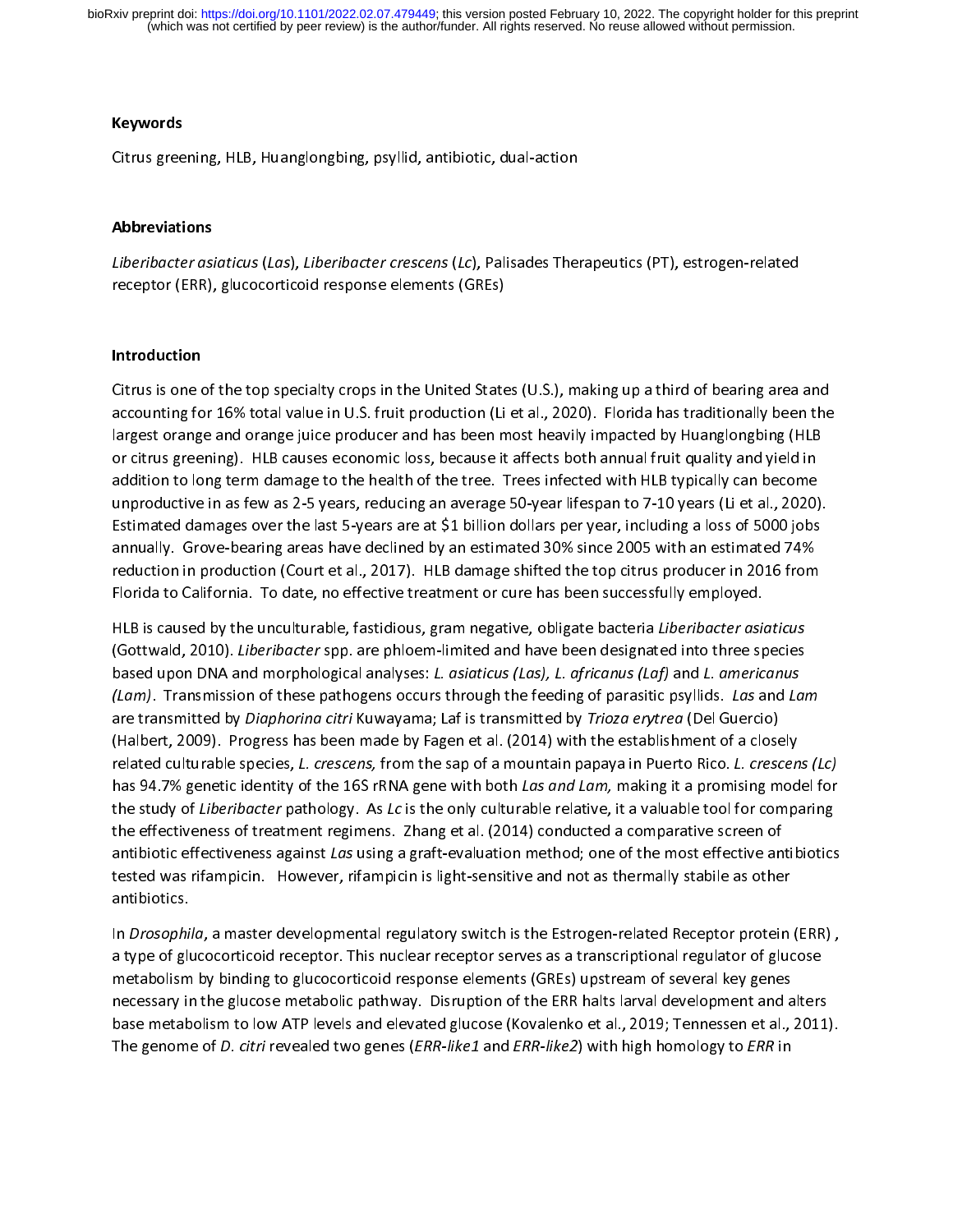Drosophila. It was hypothesized that this disruption could result in psyllid reduction/elimination by<br>Ilmitations placed on the lifecycle.<br>Collaborators at PT successfully synthesized a rifampicin derivative with enhanced Minimitation placed on the lively state<br>Collaborators at PT successfully syi<br>light insensitivity. Other compoun<br>Our working model is that by pairir<br>both cure infected trees and disrup light insensitivity. Other compounds from PT are well characterized glucocorticoid receptor antagonists. Our working model is that by pairing these compounds, a dual action synergy can be achieved that will both cure infected trees and disrupt the lifecycle of the *D. citri* transmission vector.<br>Materials & Methods both cure infected trees and disrupt the lifecycle of the D. citri transmission vector. both cure infected trees and disrupt the lifecycle of the D. citri transmission vector.<br>Materials & Methods<br><u>PT Compounds</u>

**PT Compounds<br>PT Compounds<br>Compounds PT150 and<br>PT159 and PT160 are runder Palisades Theral** TARRET<br>Compounds PT1<br>PT159 and PT16<br>under Palisades<br>Antibiotic Sensi PT159 and PT160 are mixtures of PT150 and TPR-1 and PT155 and TPR-1. All compounds are proprietar<br>under Palisades Therapeutics, LC. All compounds were dissolved and diluted in DMSO.<br>Antibiotic Sensitivity in *L. crescens*<br>

PT159 and PT159 are minimized of PT160 and PP150 and PT150 and PT160 and BDMSO.<br>Antibiotic Sensitivity in L. crescens<br>Lc was grown for three days to form an inoculant. Tested compounds were dispensed in quadruplicate<br>into under Constant Palisades Therapeutics, LCC. All compounds there are all constant compounds were dispensed into 96-well plates using an equal number of *Lc* and a media control; the total volume of 200 uL. Plates were seale **Antibiotic Sensitivity IIT 2. Crescens**<br>Lc was grown for three days to form<br>into 96-well plates using an equal r<br>200 µL. Plates were sealed with ac<br>150 rpm. After incubation, 90 µL o Lc was grown for three days to form an inoculant. Tested compounds were dispensed in quadrupheate<br>into 96-well plates using an equal number of Lc and a media control; the total volume of each well was<br>200 µL. Plates were s into 50-well plates using an equal number of Lc and a media control; the total volume of each well was<br>200 µL. Plates were sealed with adhesive sheet covers and incubated with shaking for 3 days at 28°C at<br>150 rpm. After i 200 µL. Plates were sealed with adhesive sheet covers and incubated with shaking for 3 days at 28°C at 150 rpm. After incubation, 90 µL of each well was mixed with 10 µL of Presto Blue (ThermoFisher Sci) in a clean, 96-wel a clean, 96-well black plate. Plates were wrapped in foil at room temperature for 4 hours to develop.<br>Plate wells were read by fluorescence to determine cell viability. Cell viability was calculated as the ratio<br>of control Plate wells were read by fluorescence to determine cell viability. Cell viability was calculated as the ra<br>of control to treatment absorbance values.<br>Fruitfly Feeding:<br>Drosophila used in this assay were selected during the

Plate were read by fluorescence to determine to determine, the reading was calculated as the ratio<br>Pruitfly Feeding:<br>Prosophila used in this assay were selected during the third instar foraging stage. Larvae were<br>transferr **Example 2 Control to the control to the Control Control Control Control Control Control Control Control Control**<br>*Drosophila* used in this assay were selected<br>transferred to grape juice agar plates, and finded with finded *CHAMA CHAMA*<br>*Drosophila* used<br>transferred to gra<br>food coloring. Th<br>At 48 hours, pop Drosophila used in this assay were selected during the third instar foraging stage. Larvae were<br>transferred to grape juice agar plates, and fed compounds suspended in a solution of water wi<br>food coloring. This solution was transferred to grape juice agar plates, and reduped under the compounds to feed for 48 hours and a developmental stage.<br>At 48 hours, populations were assessed for survival and developmental stage.<br>Preparation of Pupae for At 48 hours, populations were assessed for survival and developmental stage.<br>Preparation of Pupae for Glucose Assay<br>Pupae for glucose assay were ground in a microtube with a disposable pestle in 100µL of 0.01 MES, pH

Preparation of Pupae for Glucose Assay<br>Pupae for glucose assay were ground in a microtube with a disposable pestle in<br>6.0. Twenty microliters were used in each assay and performed in triplicate. Pupae for glucose assay were ground in<br>6.0. Twenty microliters were used in ea<br>Glucose Assays

Fupal Times for glucose Assays and performed in triplicate.<br>Pupase Assays<br>The method of Huang et al. (2018) was adapted to a microplate assay format. Briefly, in each well,<br>The method of Huang et al. (2018) was adapted to Glucose Assays<br>Glucose Assays<br>The method of Huang et al. (2018) was adapted to a microplate assay format<br>10mM KMnO<sub>4</sub> was reduced to MnO<sub>2</sub> in 0.1M MES, pH6.0. Glucose standards<br>were added to wells containing 0.321 mg ml<sup>-</sup> The method of I<br>The method of I<br>10mM KMnO<sub>4</sub> v<br>were added to v<br>Absorbance was The method of Huang et al. (2019) was numbered to  $\text{MnO}_2$  in 0.1M MES, pH6.0. Glucose standards along with larval samp<br>were added to wells containing 0.321 mg mL<sup>-1</sup> of glucose oxidase and incubated for 40 minutes at 3 were added to wells containing 0.321 mg mL<sup>-1</sup> of glucose oxidase and incubated for 40 minutes at 37<sup>o</sup>C.<br>Absorbance was measured at 346 to generate the standard curve and experimental data. Assays were<br>performed in tripl Absorbance was measured at 346 to generate the standard curve and experimental data. Assays were performed in triplicate. e.<br>e Absorbance was measured at 346 to 346 to 346 to 346 to 346 to generate the standard curve and experimental data. Assays were performed in triplicate. performed in triplicate.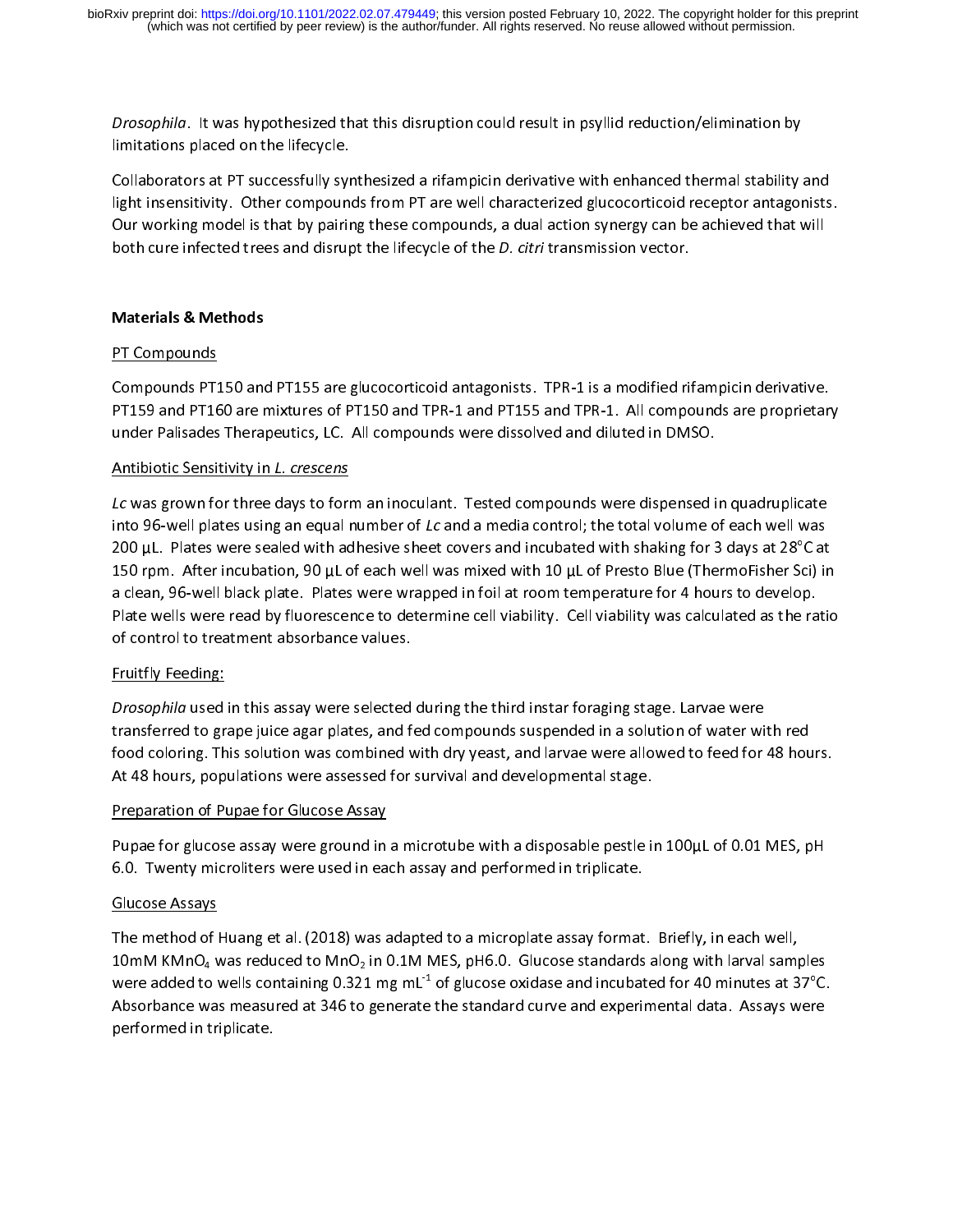(which was not certified by peer review) is the author/funder. All rights reserved. No reuse allowed without permission. bioRxiv preprint doi: [https://doi.org/10.1101/2022.02.07.479449;](https://doi.org/10.1101/2022.02.07.479449) this version posted February 10, 2022. The copyright holder for this preprint



L. crescens growth is inhibited by compounds PT159, PT160, and TPR-1

Figure 1. Effectiveness of PT Compounds Against L. crescens. PT compounds were assessed from 10 to  $0.01\mu$ g mL $^{-}$ to assay their ability to inhibit bacterial growth.

# BLAST Analysis:

A protein blast analysis was conducted to compare the *Drosophila* ERR gene against the two genes in D. citri (ERR-like 1 and ERR-like 2). The expected values are described in the chart below.

|            | mRNA                                                                 | Protein                | Expect Value                            |
|------------|----------------------------------------------------------------------|------------------------|-----------------------------------------|
| ERR-like 1 | XM 026831933                                                         | XP 026687734.1         | $7 \times 10^{-70}$                     |
| --- - -    | $\overline{1111}$ $\overline{122}$ $\overline{122}$ $\overline{121}$ | $\mathbf{v}$ contracts | $\sim$ -113<br>$\overline{\phantom{a}}$ |

ERR-like 2 XM\_026822495 XP\_026678296 6 x 10<sup>-11</sup>

Table 1. Homology Between Drosophila ERR and D. citri ERR-like Proteins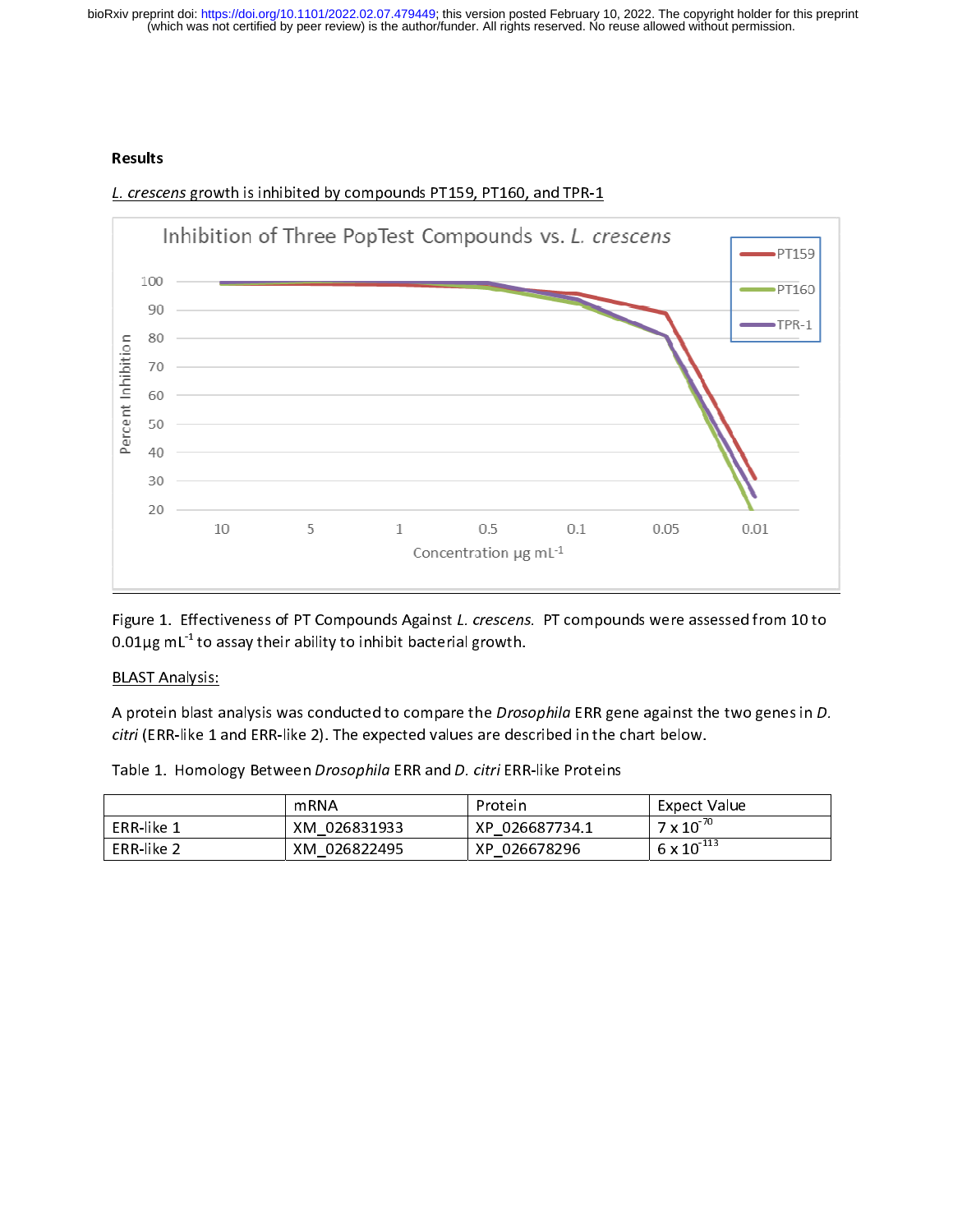# steroid hormone receptor ERR1-like, partial [Diaphorina citri]

Sequence ID: XP\_026687734.1 Length: 247 Number of Matches: 2

## Range 1: 2 to 171 GenPept Graphics

Bonne 1: 1 to 888 ConDont Cropbise

▼ Next Match A Previous Match

| Score   |     | Expect Method                                                                                                                 | Identities | Positives | Gaps       |     |
|---------|-----|-------------------------------------------------------------------------------------------------------------------------------|------------|-----------|------------|-----|
|         |     | 222 bits(566) 7e-70 Compositional matrix adjust. 121/211(57%) 139/211(65%) 43/211(20%)                                        |            |           |            |     |
| Query   | 117 | GSVRDEL-RRLCLVCGDVASGFHYGVASCEACKAFFKRTIQGNIEYTCPANNECEINKRR<br>+EL RRLCLVCGDVASGFHYGVASCEACKAFFKRTIQGNIEYTCPA+N+CEINKRR<br>G |            |           |            | 175 |
| Sbjct 2 |     | GIKEEELPRRLCLVCGDVASGFHYGVASCEACKAFFKRTIQGNIEYTCPASNDCEINKRR                                                                  |            |           |            | 61  |
| Query   | 176 | RKACOACRFOKCLLMGMLKEGVRLDRVRGGROKYRRNPVSNSYOTMOLLYOSNTTSLCDV<br>RKACOACRFOKCL GMLKEGVRLDRVRGGROKYRRNP                         |            | $+$ 0     | $+$ SL $+$ | 235 |
| Sbjet   | 62  | RKACQACRFQKCLRKGMLKEGVRLDRVRGGRQKYRRNP---DLLSQQWPPNKSIPSLEEN                                                                  |            |           |            | 118 |
| Query   | 236 | KILEVLNSYEPDALSVOTPPPOVHTTSITNDEASSSGGSIKLESSVVTPNGTCIFONNNN<br>K+LE L<br>$EP+ L+V++ PO$                                      |            |           |            | 295 |
| Sbjet   | 119 |                                                                                                                               |            |           |            | 140 |
| Query   | 296 | NDPN-EILSVLSDIYDKELVSVIGWAKOIPG<br>+DP + ++ LSD+YD+ELV +IGWAKQIPG                                                             | 325        |           |            |     |
| Sbict   | 141 | SDPTLOTINSLSDLYDRELVCIIGWAKOIPG                                                                                               | 171        |           |            |     |

# steroid hormone receptor ERR2-like, partial [Diaphorina citri]

Sequence ID: XP\_026678296.1 Length: 300 Number of Matches: 1

|           |                |               | Range 1: 1 to 300 GenPept Graphics |                                                                                                                             |                                           |     |      | ▼ Next Match ▲ Previous I |
|-----------|----------------|---------------|------------------------------------|-----------------------------------------------------------------------------------------------------------------------------|-------------------------------------------|-----|------|---------------------------|
| Score     |                | Expect Method |                                    | 335 bits(859) 6e-113 Compositional matrix adjust. 175/341(51%) 227/341(66%) 43/341(12%)                                     | Identities Positives                      |     | Gaps |                           |
| Query     | 158            |               |                                    | NIEYTCPANNECEINKRRRKACQACRFQKCLLMGMLKEGVRLDRVRGGRQKYRRNPVSNS<br>NIEYTCPA+N+CEINKRRRKACOACRFOKCL GMLKEGVRLDRVRGGROKYRRNP     |                                           |     |      | 217                       |
| Sbjct     | $\blacksquare$ |               |                                    | NIEYTCPASNDCEINKRRRKACQACRFQKCLRKGMLKEGVRLDRVRGGRQKYRRNP---D                                                                |                                           |     |      | 57                        |
| Query     | 218            |               |                                    | YQTMQLLYQSNTTSLCDVKILEVLNSYEPDALSVQTPPPQVHTTSITNDEASSSSGSIKL                                                                |                                           |     |      | 277                       |
| Sbjet     | 58             | $+$ O         |                                    | + SL + K+LE L EP+ L+V++ PO<br>LLSOOWPPNKSIPSLEENKMLEALLLCEPEMLTVRSETPO-------------------                                   |                                           |     |      | 97                        |
| Query     | 278            |               |                                    | ESSVVTPNGTCIFONNNNNDPN-EILSVLSDIYDKELVSVIGWAKQIPGFIDLPLNDQMK                                                                |                                           |     |      | 336                       |
| Sbjct     | 98             |               |                                    | -----------------SDPTLQTINSLSDLYDRELVCIIGWAKQIPGFTDLSLNDQMR                                                                 | +DP + ++ LSD+YD+ELV +IGWAKOIPGF DL LNDOM+ |     |      | 139                       |
| Query 337 |                |               |                                    | LLQVSWAEILTLQLTFRSLPF-NGKLCFATDVWMDEHLAKECGYTEFYYHCVQIAQRMER                                                                |                                           |     |      | 395                       |
| Sbjct     | 140            |               |                                    | LLQ +WAEILTL + +RSLP GK+ FA+D+ +DE A+ECG++E Y C O+ R+E<br>LLOSTWAEILTLTIAYRSLPHCAGKIRFASDLVLDEROARECGFSEIYOOCTOVIDRLEH      |                                           |     |      | 199                       |
| Query     | 396            |               |                                    | ISPRREEYYLLKALLLANCDILLDDQSSLRAFRDTILNSLNDVVYLLRHSSAVSHQQQLL                                                                |                                           |     |      | 455                       |
| Sbjet     | 200            |               |                                    | ++ +EEYY LKAL+LAN D+ LD+ SSL+ FR++IL+SL D +Y+LR ++ + H O +L<br>VAVSKEEYYFLKALVLANSDVKLDEFSSLKKFRNSILSSLGDCIYVLRPNNYLLHMODIL |                                           |     |      | 259                       |
| Query     | 456            |               |                                    | LLLPSLROADDILRRFWRGIARDEVITMKKLFLEMLEPLAR                                                                                   |                                           | 496 |      |                           |
| Sbjct     | 260            |               |                                    | L LP LRQAD ++RRFW + +D + M KLF+EMLE<br>LCLPVLROADOVVRRFWSTVHKDGKVLMNKLFVEMLEAYLR                                            | R                                         | 300 |      |                           |

FIgure 2. BLAST Alignments Between D. citri ERR-like Proteins and Drosophila ERR.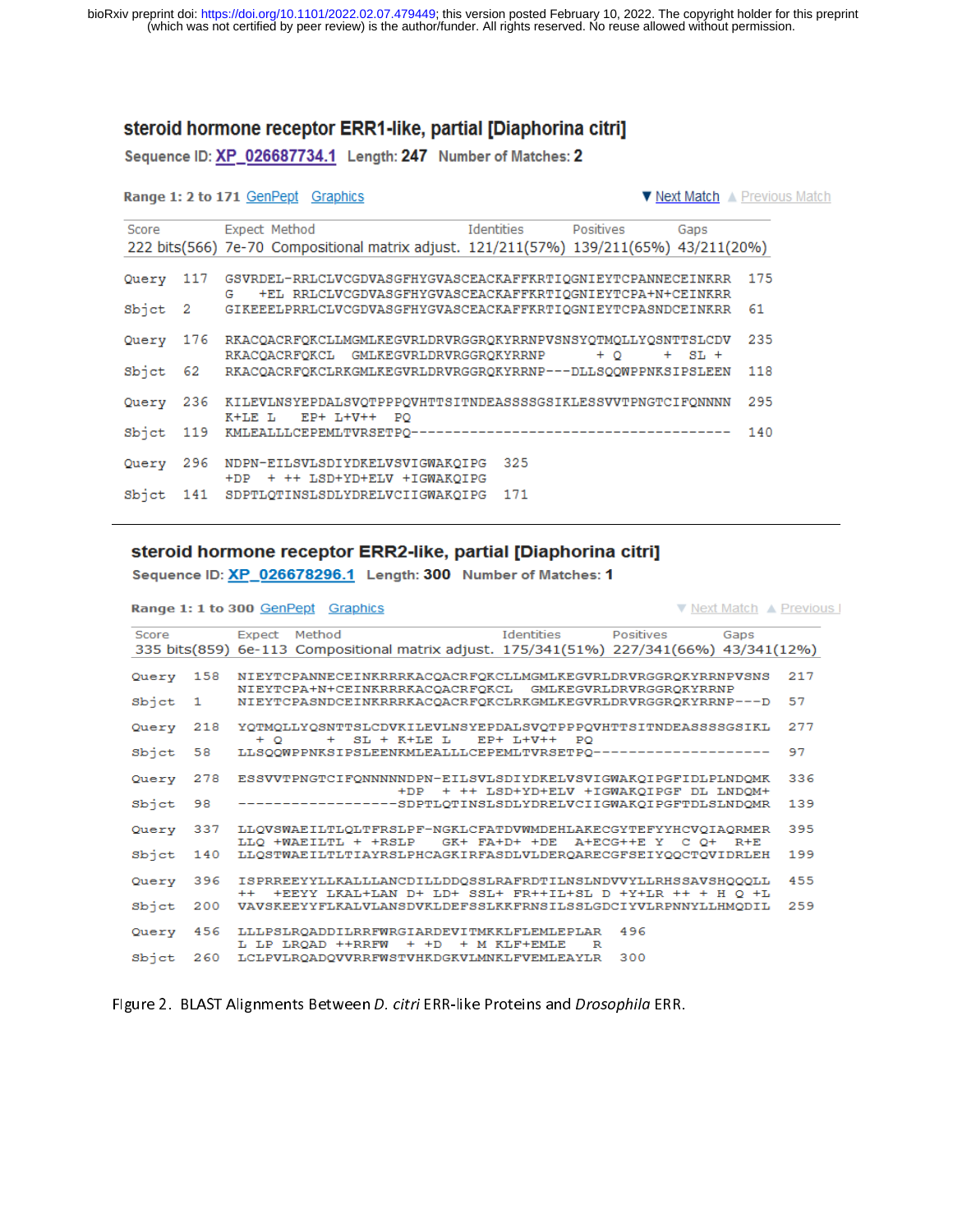## Drosophila display increased death and aberrant developmental timing when fed PT compounds

At a concentration of 1 mg mL<sup>1</sup>, the PT150 and PT155 produced 100% overall lethality (60% in pupation and 40% as larvae). Compounds PT159 and PT160 demonstrated 100% lethality within 24 hours.



At a dosage of 0.1 mg mL $^{-1}$ , increased lethality was observed for all treated groups.

Figure 3. PT compounds increase lethality and induce aberrant pupation when compared to controls.<br>Controls: Compounds increase lettiality and induce aberrant pupation when compared to controls. 3rd instar foraging larvae were fed PT compounds at a concentration of 0.1mg mL-1, and their survival and development were assessed after 48 hours. All PT compounds increased the number of pupae present when compared to controls, and all displayed increased lethality.

Increased Scleratization Observed Following Exposure to PT Compounds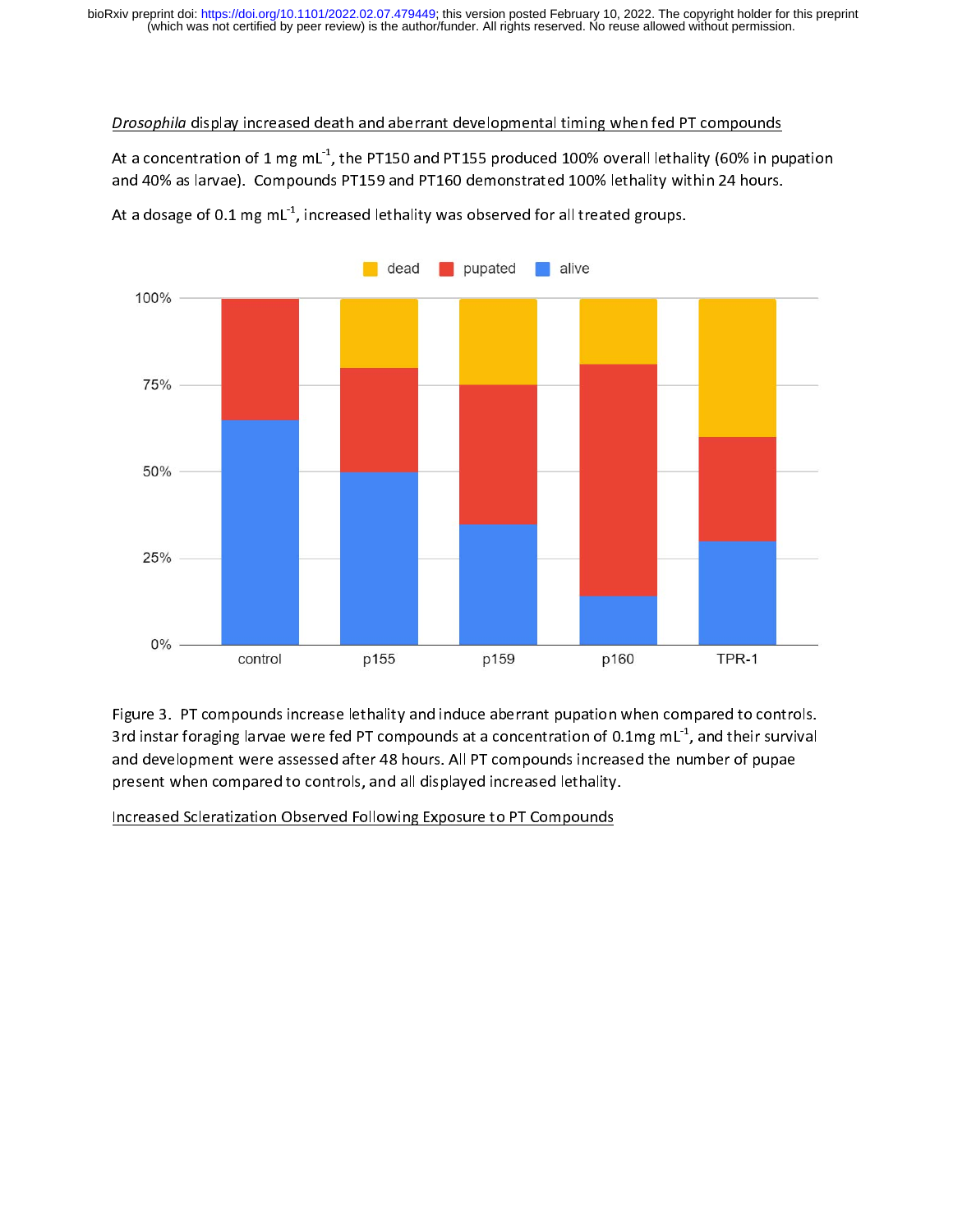

Figure 4. PT155 induced aberrant scleratization in a small number of treated individuals. Two representative images shown here, one of a pupa (left) with dark spots visible through the pupal casing, and one larva (right) shown with dark patches and stripes along segment boundaries, as well as sporadically between the segments.

In the course of feeding PT155 to larvae to assess lethality, several pupae and larvae were observed to<br>have darkened areas, beyond what was seen in control groups (representative images shown in Fig. 4). have darkened areas, beyond what was seen in control groups (representative images shown in Fig. 4). These dark areas are consistent with previously reported in several mutants of the ecdysone receptor (EcR) gene (Li & Bender, 2000). Although relatively few larvae showed this phenotype (3 out of 10), this phenotype is of interest, due to the previously reported interaction between EcR and GRE.

# PT compounds elevate glucose levels in pupae compared to controls

Pupae from the dosage regimen of 0.1 mg mL<sup>-1</sup> were assayed for glucose levels. These pupae had been<br>fed PT compounds over the course of 48 hours, and were individually measured. All PT compounds fed PT compounds over the course of 48 hours, and were individually measured. All PT compounds induced elevated glucose levels relative to control pupae at the same developmental stage (Fig. 5)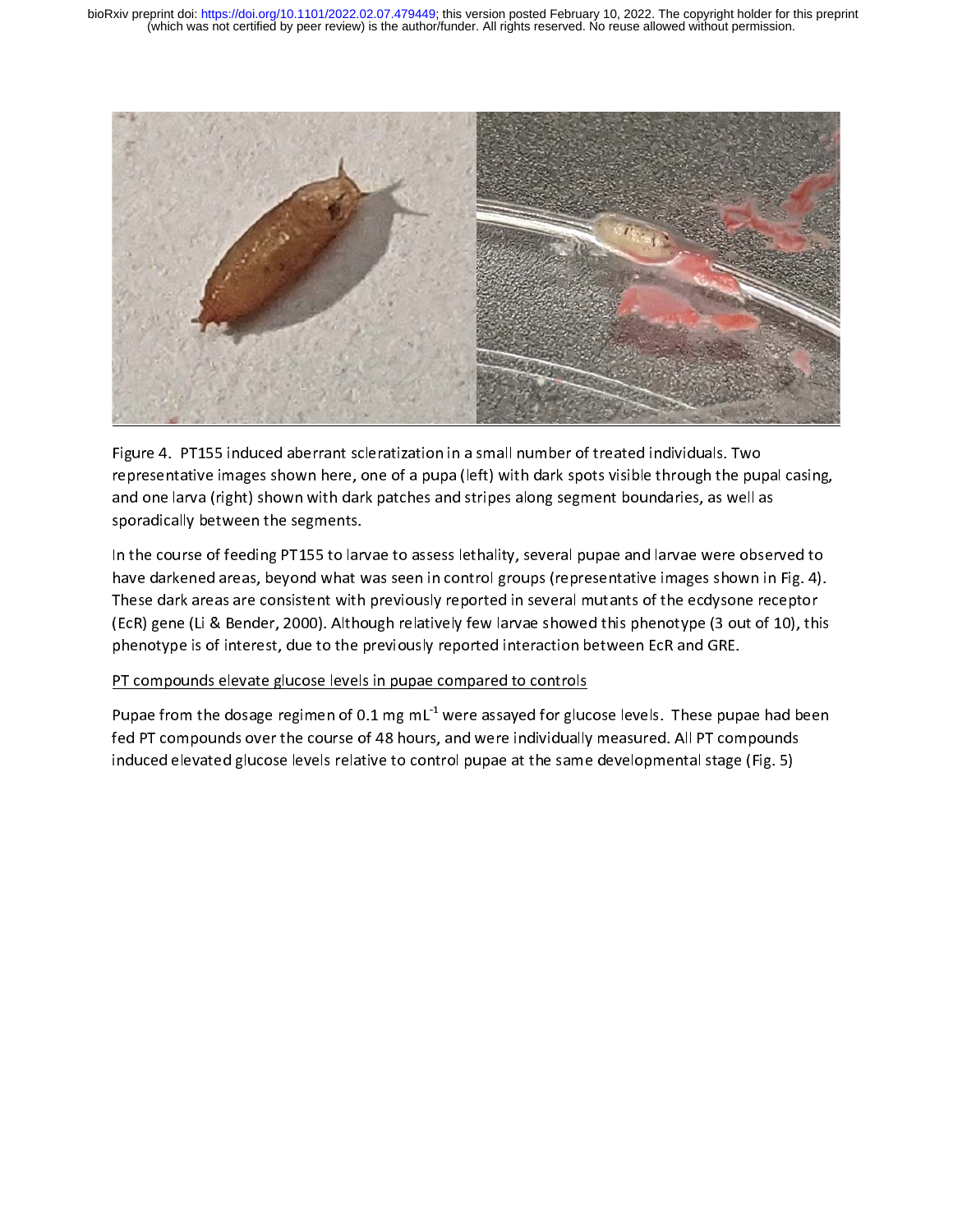

Fr<br>Fi Figure 5. Results of glucose levels in larvae treated at 0.1 mg mL<sup>-1</sup>. Glucose levels were elevated in response to treatment; control larvae had an average value of 30 uM compared against treated larvae, PT155 (56 uM), PT PT155 (56 uM), PT150 (92 uM) and TPR-1 (114 uM). TPR-1 value was estimated from standard curve, as PT155 (115), PT150 (115), PT150 (114 uM). The Second France was estimated from standard curve, as the Second Curve, as the Second Curve, as the Second Curve, as the Second Curve, as the Second Curve, as the Second Curve, a

# **Discussion**

The damage to the Florida industry has become so severe that it has been estimated to become  $\begin{array}{c} \n\blacksquare \\ \n\blacksquare \\ \n\blacksquare \n\end{array}$ The amazoge to the heat 10-15 years (Percy, 2017). In search of an answer, we offer evidence to<br>mbination therapy of the rifampicin-derivative TPR-1 and glucocorticoid antagonists will sever<br>lifecycle of HLB simultaneously combination therapy of the rifampicin-derivative TPR-1 and glucocorticoid antagonists will sever the<br>lifecycle of HLB simultaneously at the pathogen and transmission vector. The added temperature<br>stability and light insens combination therapy of the rinding paral and transmission vector. The added temperature<br>stability and light insensitivity of TPR-1 will enhance longevity and effectiveness in the field. Further,<br>anticipate that the effects Inity and light insensitivity of TPR-1 will enhance longevity and effectiveness in the field. Further<br>anticipate that the effects of an antibiotic on the psyllid gut will make it inhospitable to transmit Lost antagonism of

anticipate that the effects of an antibiotic on the psyllid gut will make it inhospitable to transmit *Las*.<br>Antagonism of the ERR transcription factor in *Drosophila* was established by evidence of delayed larval<br>develop anticipate that the effects of an antibiotic on the psyllid gut will make it inhospitable to transmit Lus.<br>Antagonism of the ERR transcription factor in *Drosophila* was established by evidence of delayed larvi<br>development Antagonism of the ERR transcription factor in Drosopinia was established by evidence of delayed larvar<br>development and increased lethality as well as by increased glucose level in treated versus untreated<br>larvae. The genet development and increased tended in the left and the ERR-like 1 and ERR-like 2 proteins of *D. citri* lead<br>us to hypothesize that the effects will translate as active antagonists of their homologous proteins.<br>Taken togethe

larvae. The genetic homologies between ERR and the ERR-like 1 and ERR-like 2 proteins of D. citri lead<br>us to hypothesize that the effects will translate as active antagonists of their homologous proteins.<br>Taken together, w Taken together, we propose that some combination of the mechanisms depicted in Figure 6 will provide a dual action formulation that will both cure infected trees and prevent reinfection by controlling the populations of in a dual action formulation that will both cure infected trees and prevent reinfection by controlling the populations of infected psyllids feeding directly on treated trees. populations of infected psyllids feeding directly on treated trees and prevent reinfection by controlling the state of the prevent reinfection by controlling the state of the prevent reinfection by controlling the state of populations of infected psyllids feeding directly on treated trees.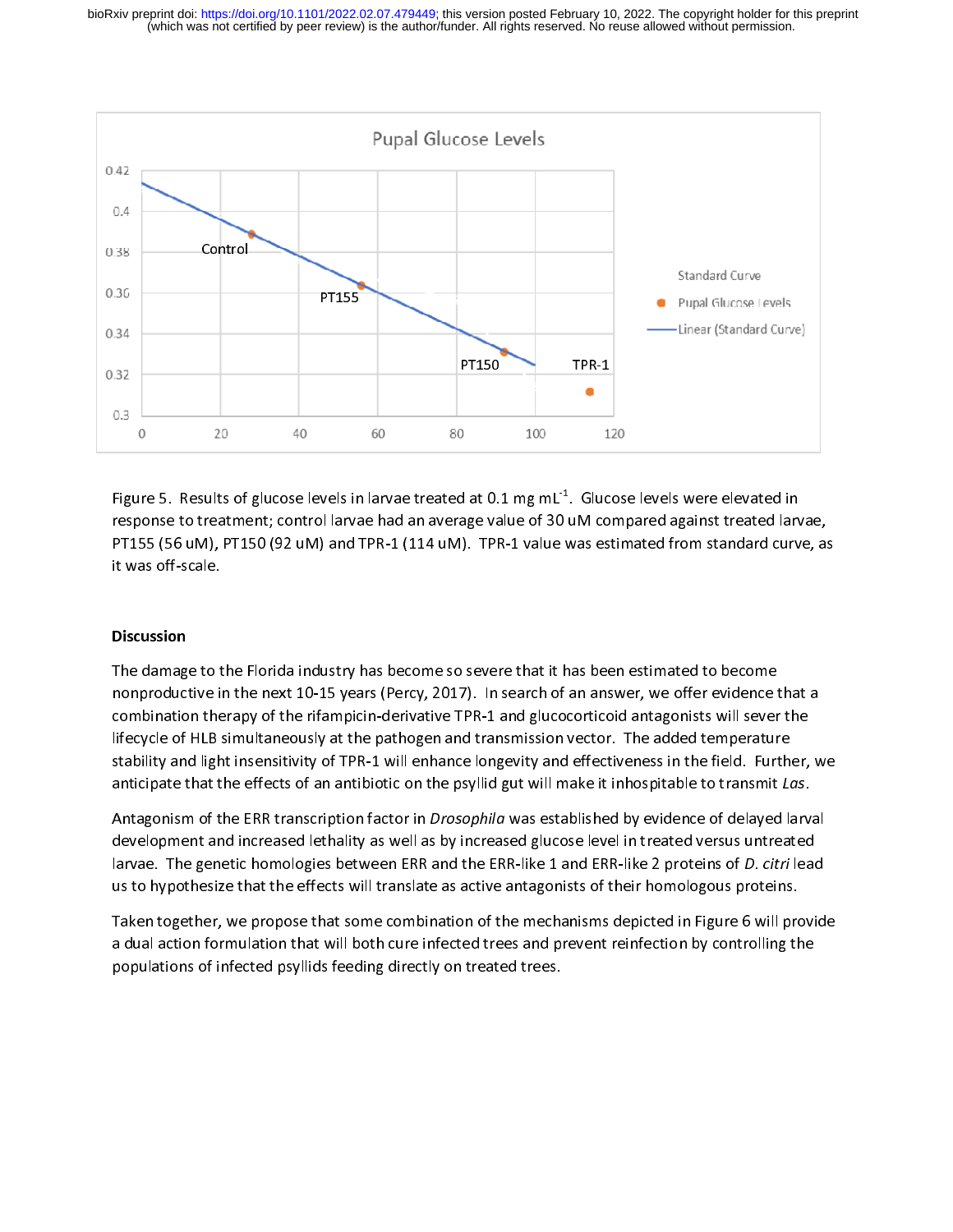(which was not certified by peer review) is the author/funder. All rights reserved. No reuse allowed without permission. bioRxiv preprint doi: [https://doi.org/10.1101/2022.02.07.479449;](https://doi.org/10.1101/2022.02.07.479449) this version posted February 10, 2022. The copyright holder for this preprint



 Figure 6. Model of how compounds will break the lifecycle of psyllids while curing infected trees<br>Much work remains to be done. Works in progress include phytotoxicity testing of compounds in citrus,<br>establishment of an un establishment of an uninfected psyllid colony to verify mechanism translation and effects stemming<br>from feeding on treated trees, establishment of effective compound levels in citrus and mechanisms for<br>application. With th from feeding on treated trees, establishment of effective compound levels in citrus and mechanisms<br>application. With the predicted final decade of Florida citrus looming as a consequence of inaction, it<br>our hope that this application. With the predicted final decade of Florida citrus looming as a consequence of inaction, it is<br>our hope that this research will provide Florida citrus growers with the means to re-establish their<br>livelihood and our hope that this research will provide Florida citrus growers with the means to re-establish their<br>livelihood and continue to supply citrus to the United States and the world. Globally, we hope our work<br>will let other co livelihood and continue to supply citrus to the United States and the world. Globally, we hope our work<br>will let other countries begin to recover from HLB damage as well. And finally, in areas, such as<br>California, where HL will let other countries begin to recover from HLB damage as well. And finally, in areas, such as<br>California, where HLB has not yet established a presence, we hope our research will provide the barrier<br>that stops HLB. while countries begins a countries begins a manage as well. And finally, in areas, such as<br>California, where HLB has not yet established a presence, we hope our research will provide the<br>that stops HLB.<br>Acknowledgments California, where HLB has not yet established a presence, we hope our respectively in a provide the barrier.<br>has stops HLB.<br>Acknowledgments

# Acknowledgments

We would like to thank Palisade Therapeutics for providing their proprietary compounds tested in these We would like to thank Palisade Therapeutics for providing the providing test experiences in the proprietary compounds tested in the proprietary compounds tested in the set of providing test experiences in the set of the s studies.<br>**References**<br>Court, CD, AW Hodges, M Rahmani and TH Spreen, 2017. Economic contributions of the Florida Citrus

 $\frac{1}{2}$ Industry in 2015-16. FE1021. UF/IFAS Extension, Gainesville, FL.<br>Fagen JR, MT Leonard, JF Coyle, CM McCullough, AG Davis-Richardson, MJ Davis and EW Triplett, 2014.

Court, Court, Court, Court, Court, Court, Court, Court, Court, Court, Court, Court, Court, Court, Court, Court<br>Court, Capen JR, MT Leonard, JF Coyle, CM McCullough, AG Davis-Richardson, MJ Davis and EW Triplett, 2014.<br>Citr Industry in 2015-2016. Protes to your Entertainty, Christmash, Tagen JR, MT Leonard, JF Coyle, CM McCullough, AG Davis-Richa<br>Liberibacter crescens gen. nov., sp. nov., the first cultured memb<br>Evol Microbiol. 64(7):2461-246 Fagen Hymn Leonard, HT Leyrey Emmiltenardgh, METRIM Manufettin, MITE and EMTRIM Inputer, Line<br>Liberibacter crescens gen. nov., sp. nov., the first cultured member of the genus Liberibacter. Int J Syst<br>Evol Microbiol. 64(7) Evol Microbiol. 64(7):2461-2466. doi: 10.1099/ijs.0.063255-0. Epub 2014 Apr 30. PMID: 24786353. Evol Microbiol. 64(7):2461-2466. doi: 10.1099/ijs.0.063255-0. Epub 2014 Apr 30. PMID: 24786353.